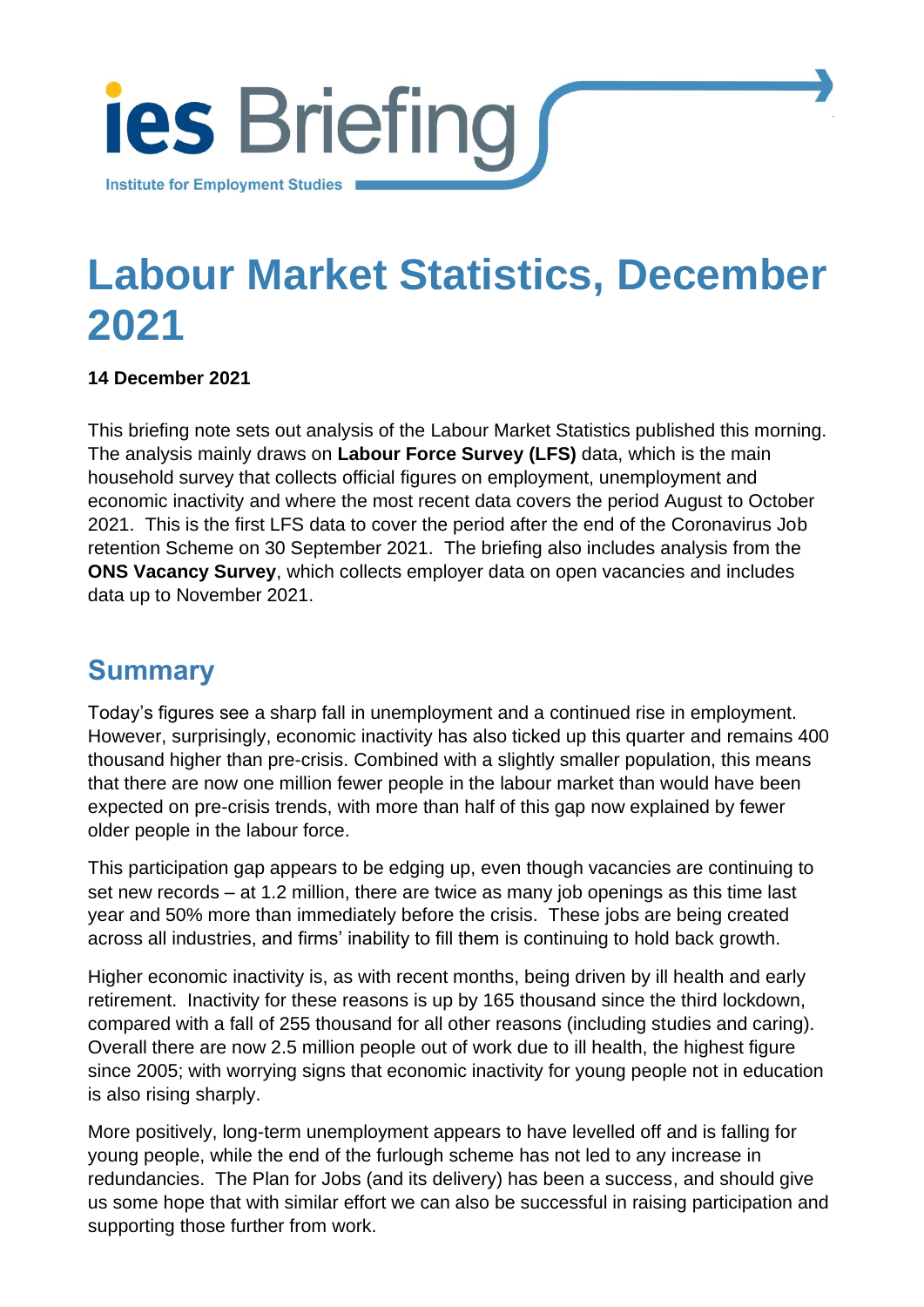Looking ahead, rising Covid-19 cases means that it is looking increasingly likely that we will need tighter restrictions in the new year which in turn may take the wind out of (or even reverse) the improving picture on the labour market. If this happens then the government will need to be ready with temporary support to protect jobs and incomes. However we will enter the new year with nearly half a million more people out of work than there were before the crisis, so any new Plan for Jobs needs to be matched with a Plan for Participation, to help those already out of work with the support that they need to get (back) in – particularly for people with health conditions, older people, parents and disadvantaged young people.

### **Unemployment falls again – but employment remains 570k below pre-crisis with economic 'inactivity' up**

On the face of it, today brings some welcome good news on the labour market, with the unemployment rate falling sharply again on the quarter to 4.2% – just a few tenths of a percentage point above its (very low) pre-crisis rate. There are no signs of any upward pressure on unemployment from the closure of the furlough scheme, confounding many forecasters' fears of a second wave of job losses. Employment also continues to rise, up by 0.2 percentage points to 75.5%. However as [Figure 1](#page-2-0) below shows, while unemployment is back close to pre-crisis rates employment still has a lot of ground to make up – with the difference explained by continued high rates of 'economic inactivity' (meaning those who are neither looking nor available for work). The employment rate remains around one percentage point lower than before the pandemic, with economic inactivity around one percentage point higher.

More timely data from the tax system (the 'Pay As You Earn' Real-Time Information data) also suggests that the recovery is continuing, with a 'flash' estimate of an additional 257 thousand employee jobs in the month of November. However, it should be noted that these flash estimates are subject to significant revision, with the October estimate reported last month being more-than-halved from 160 thousand to 74 thousand; while PAYE jobs continue to grow faster than estimates for employment overall, likely reflecting reclassification of self-employed workers as employees (covered in more detail later in the briefing). As such, given the unreliability of the flash estimates and the wider coverage of the Labour Force Survey, we continue to lead on analysis of the LFS.

[Figure 2](#page-2-1) then shows changes in the levels of employment, unemployment and economic inactivity over the last quarter (yellow), previous seventeen months since the start of the crisis (blue) and overall (black dots). This illustrates that while unemployment and employment are improving, economic inactivity if anything appears to be increasing. Overall, there remain 570 thousand fewer people in work than before the crisis began – with just 60 thousand more people unemployed, but 380 thousand more economically inactive.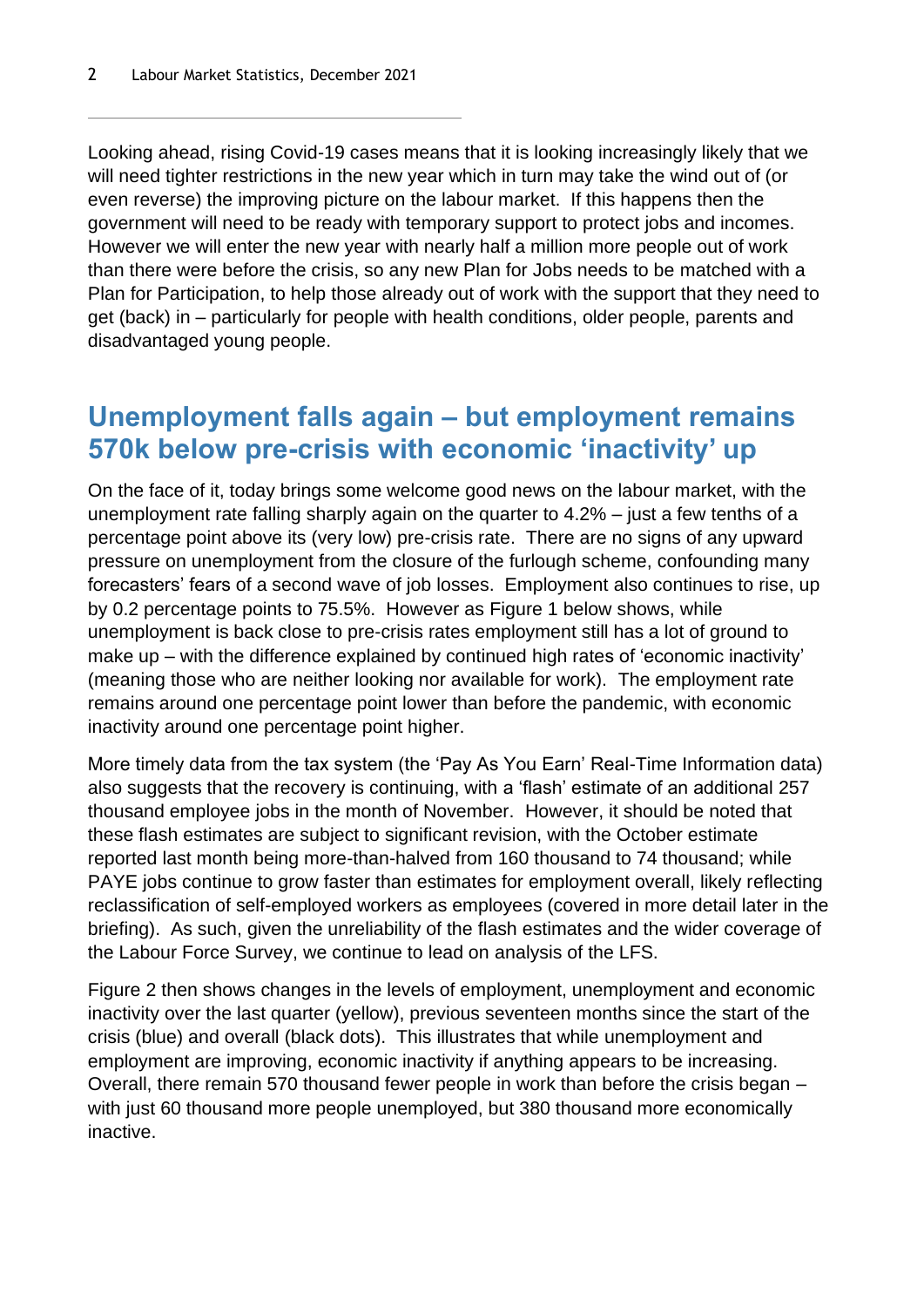

#### <span id="page-2-0"></span>**Figure 1: Employment, unemployment and economic inactivity rates (16-64) – quarterly average with single-month estimates**

*Source: Labour Force Survey*

<span id="page-2-1"></span>**Figure 2: Changes in employment, unemployment and economic inactivity: first seventeen months of the crisis (Dec-Feb 2020 to May-Jul 2021) and most recent quarter (May-Jul 2021 to Aug-Oct 2021)**



*Source: Labour Force Survey*

The ONS also publishes weekly estimates for key labour market indicators, which enables us to look specifically at whether there has been any discernible impact yet from the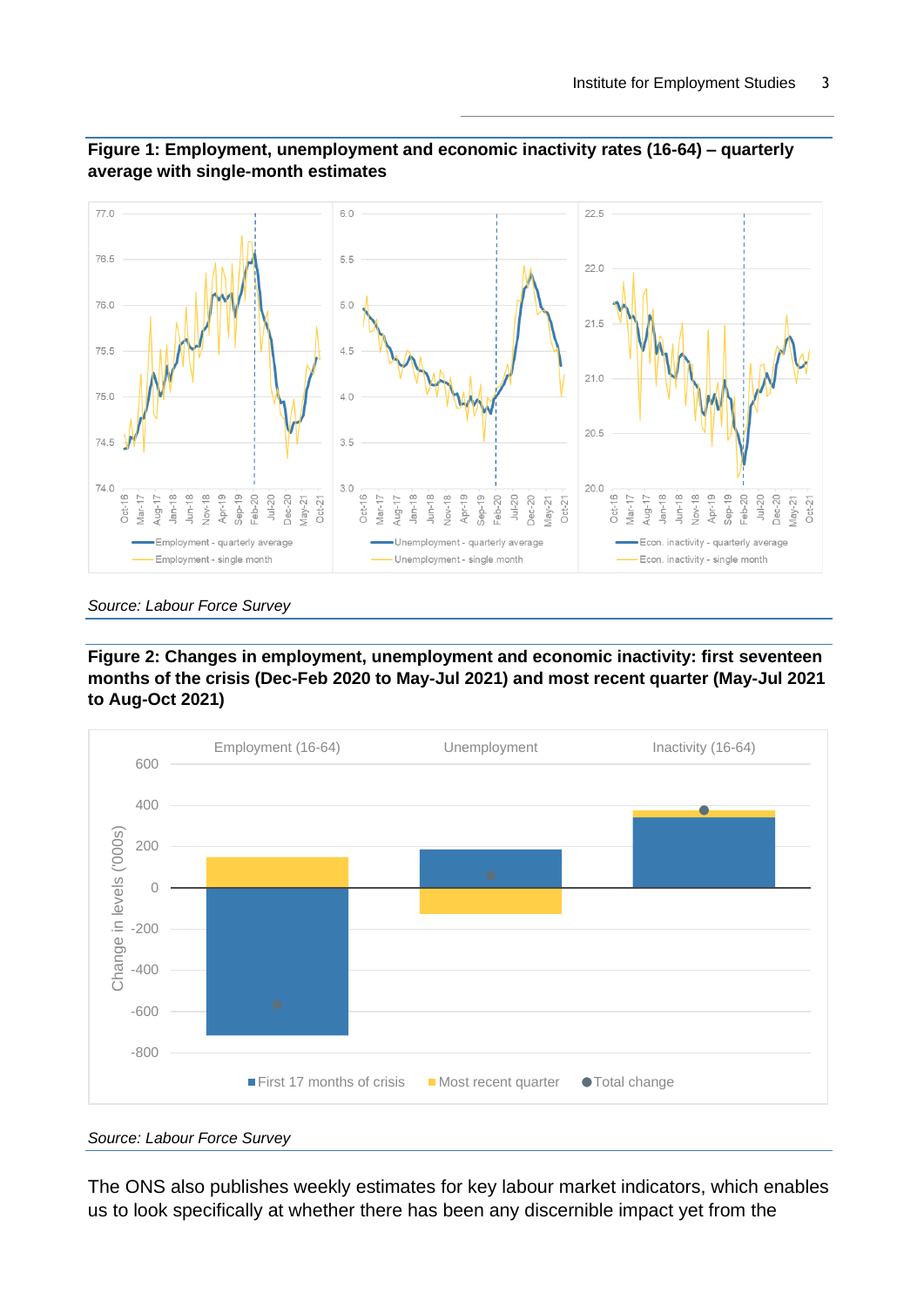closure of the furlough scheme at the end of September. These are set out in [Figure 3](#page-3-0) below, with the end of September shown as a dotted vertical line. These are *weekly estimates of quarterly changes*, compared with the first week of August (Quarter 3, week 1). These weekly estimates are then averaged to generate the overall quarterly figure.

Weekly estimates are subject to significant sampling variability and so care should be taken in interpreting individual values. But broadly, the data suggests that the overall quarterly growth in economic inactivity was driven by growth in October in particular, while employment fell only very slightly and unemployment was largely unchanged. So the end of furlough was associated with a small rise in economic inactivity rather than any rise in unemployment.

<span id="page-3-0"></span>**Figure 3: Change in employment, unemployment and economic inactivity over the three months August to October 2021 (compared with first week in August)**



*Source: Labour Force Survey weekly estimates*

#### **The participation crisis appears if anything to be getting worse – especially for older people**

Rising economic inactivity combined with a slightly smaller population means that participation in the labour market overall is falling; which as we have reported in previous months has reversed the trend of the last thirty years, which has seen participation rise (through recession and recovery) as the economy and population have both grown. This is illustrated in [Figure 4](#page-4-0) below, with the participation 'gap' between current economic activity and what it would have been on pre-crisis trends now rising – reaching 1.0 million compared with 960 thousand in last month's briefing.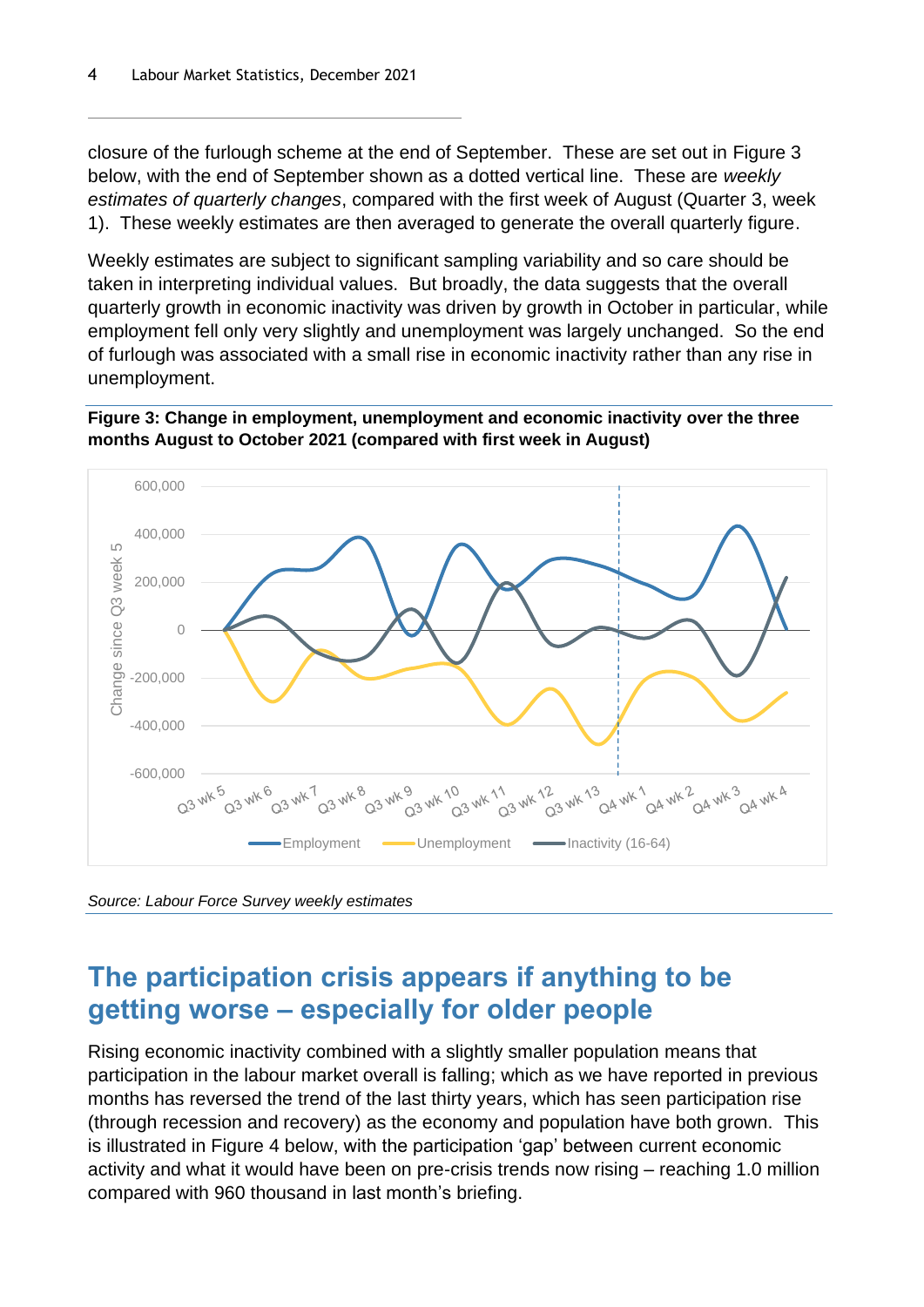

<span id="page-4-0"></span>**Figure 4: Level of economic activity – actual and if pre-crisis trend had continued**

#### *Source: Labour Force Survey and IES estimates*

As with previous months, [Figure 5](#page-5-0) breaks this participation gap down by age and gender, and by how far it is explained by a smaller population (blue bars) or by higher economic inactivity (yellow bars) – i.e. a negative change in the blue bar is a *lower* than expected population, while a positive change in the yellow bar is a *higher* than expected level of economic inactivity. The total change in activity levels is therefore the blue bar minus the yellow bar, and is illustrated by the black dots.

This shows that overall, just over two thirds (37%) of the change in activity is explained by a smaller population, while the remainder (63%) is explained by higher economic inactivity. Lower population will reflect both lower net migration (than pre-crisis trends) and demographic changes, with migration likely to account for between a quarter and a third of the gap overall. More broadly however, [Figure 5](#page-5-0) shows that the participation gap is being driven by fewer older people in the labour market, down by 530 thousand (compared with 500 thousand last month) and with two thirds of this explained by women (despite far fewer older women being in work than older men).

Participation is also lower than pre-crisis trends for younger people, driven particularly by more young people staying in education; while for those aged 25-39, lower participation is driven by lower population (i.e. net migration) more than economic inactivity – although more detailed analysis suggests that both men and women aged 25-39 have seen inactivity due to ill health increase, with offsetting falls for women in those economically inactive due to caring responsibilities.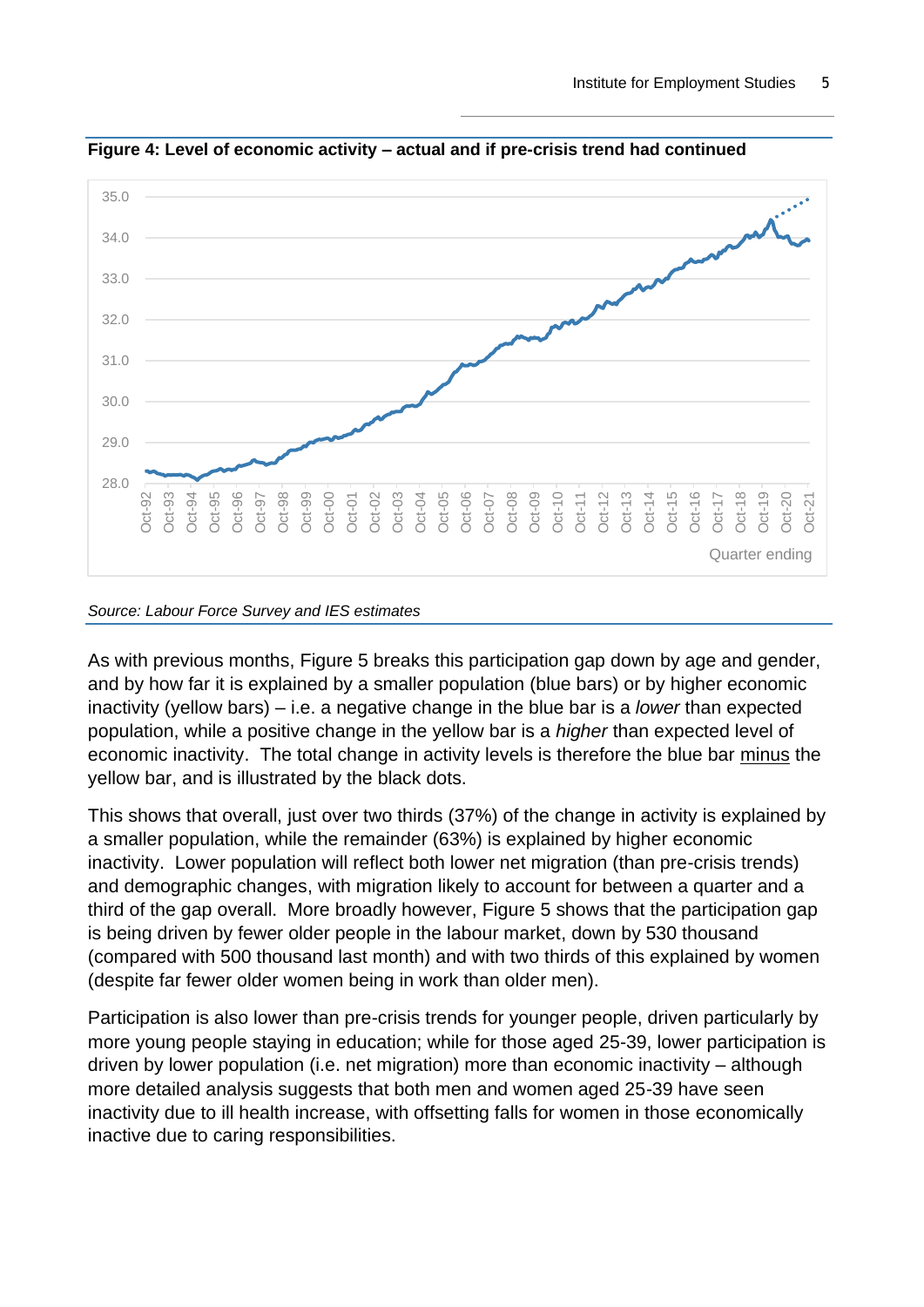

<span id="page-5-0"></span>

*Source: IES estimates based on Labour Force Survey*

### **Falling participation is despite record jobs vacancies – again fuelling the tightest labour market in 50 years**

These falls in labour force participation, and particularly the recent rises in economic inactivity, are surprising and concerning given that vacancies remain at their highest ever levels. As [Figure 6](#page-6-0) below shows, there were 1.22 million vacancies on average between September and November, compared with 1.14 million in the previous quarter. The single month estimate for November has fallen back slightly, to 1.23 million from 1.31 million the month before, but this remains eye-wateringly high – more than double the level this time last year, and 50% higher than the (record breaking) levels before the crisis began.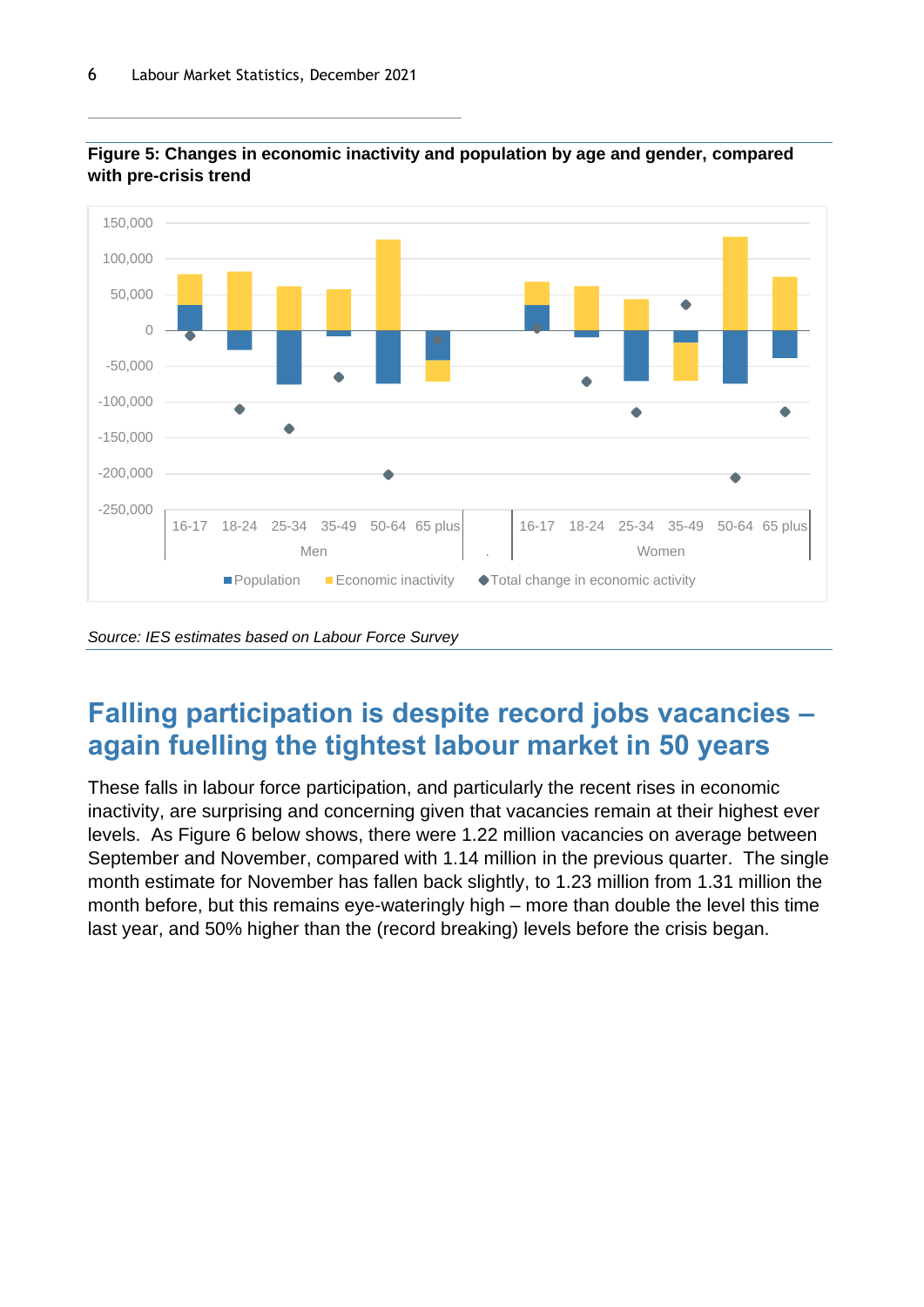

<span id="page-6-0"></span>**Figure 6: Vacancies – quarterly and single-month estimates**

*Source: ONS Vacancy Survey*

We also continue to see vacancies above pre-crisis levels in every single industrial category [\(Figure 7\)](#page-7-0), with again health, social care, hospitality and "professional" jobs (like law, accountancy, engineering and science) leading the way. Some of this growth, particularly in hospitality, reflects problems in getting the right people into the right jobs as restrictions have eased and furlough ended, but most of it appears to reflect labour shortages that are showing no signs of easing.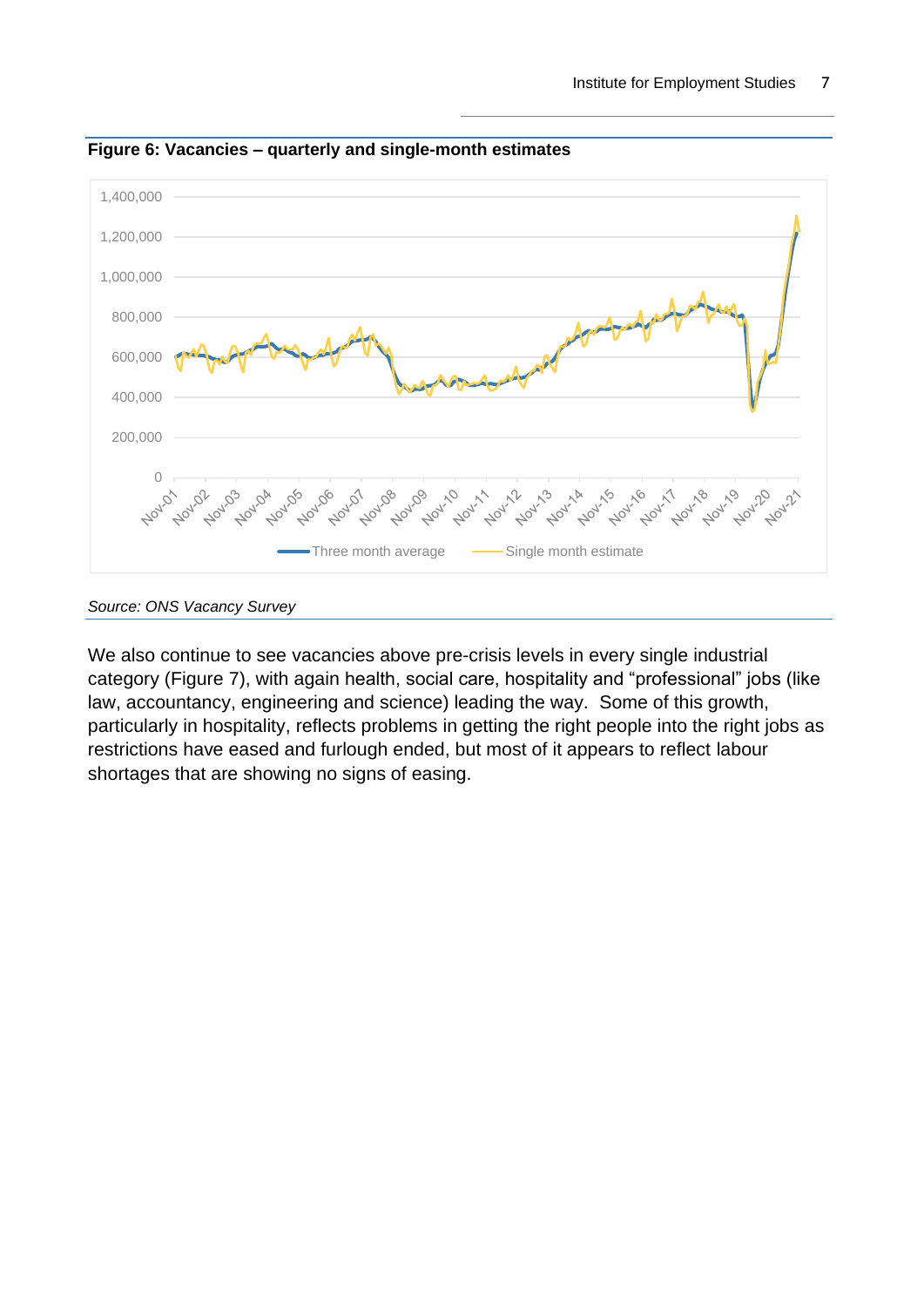

<span id="page-7-0"></span>



Again as with last month, very high vacancies and very low unemployment means that the number of unemployed people per vacancy continues to plumb depths not seen since at least the 1960s. This 'U:V ratio' indicates the size of the labour pool in relation to demand from employers, and is an important measure of how tight or loose the labour market is. The figure now stands at 1.2 unemployed per vacancy, compared with 1.3 a month ago and 3.2 at this time last year. [Figure 8](#page-8-0) below sets this out back to 1971 and suggests that over the last half-century this ratio has never been lower than 1.5. Labour demand continues to outstrip supply, with the end of furlough making no apparent difference, and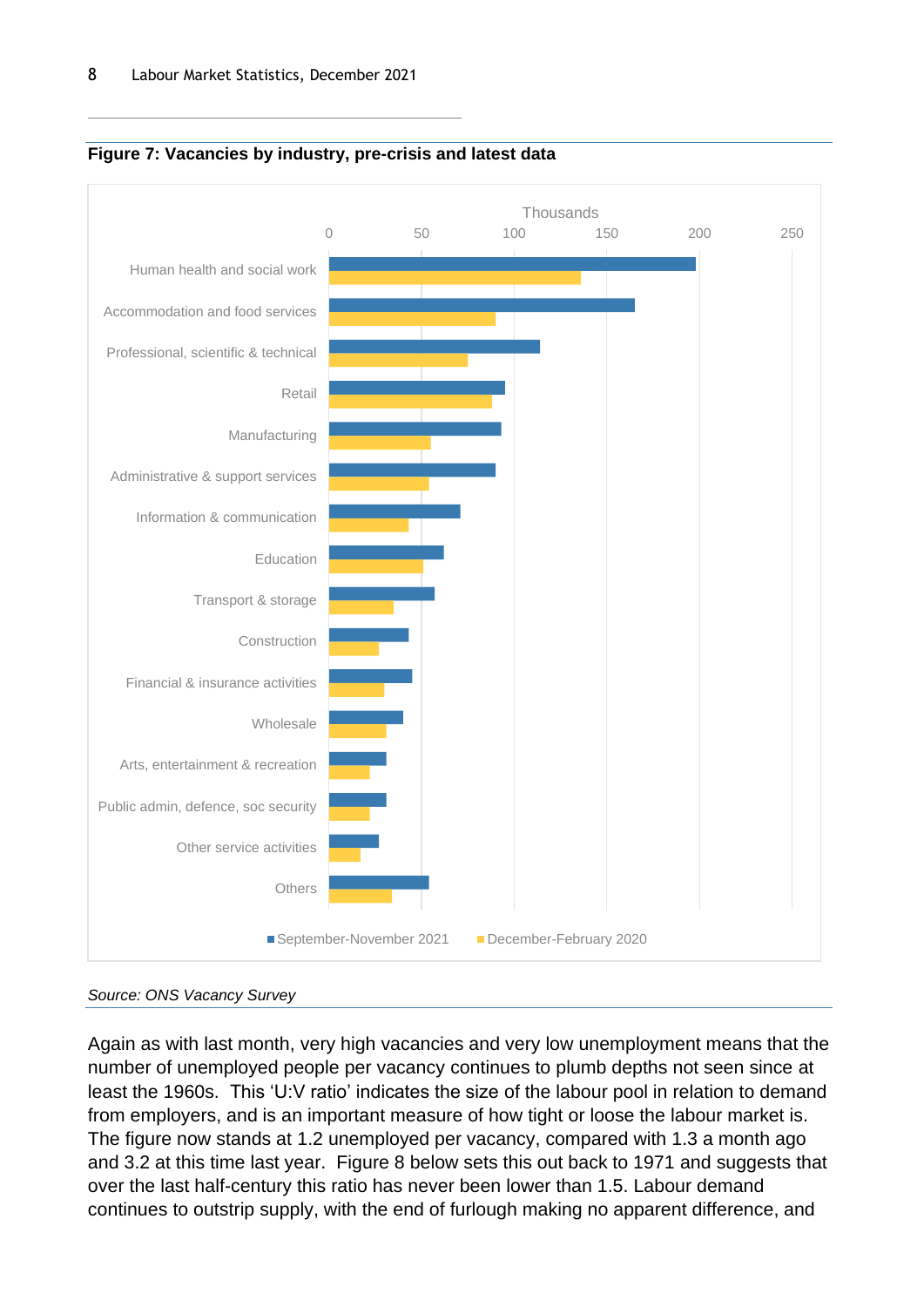these shortages now threatening to hold back growth, contribute to shortages and push up inflation.



<span id="page-8-0"></span>**Figure 8: Unemployed people per vacancy (exc. Agriculture, forestry and fishing)**

### **Reasons for worklessness are changing, with ill health and early retirement on the rise as student numbers fall**

Of even more concern in today's figures, the slight rises in economic inactivity in recent months disguise more worrying compositional changes in the reasons why people are not in the labour force. [Figure 9](#page-9-0) shows that overall, being a student remains the most common reason for economic inactivity and the largest source of growth during the crisis. However ill health, and particularly long-term ill health, has been rising significantly this year, with early retirement also up. Overall there are now 2.5 million people economically inactive due to ill health, the highest figure since 2005. At the same time, the number of people looking after their family or home has fallen back (trends that we have discussed in more detail in [previous briefings\)](https://www.employment-studies.co.uk/resource/labour-market-statistics-october-2021). Inactivity for 'other' reasons also spiked during the crisis, as people moved out of work for example due to shielding or concerns around safety.

*Source: ONS Labour Force Survey and Vacancy Survey*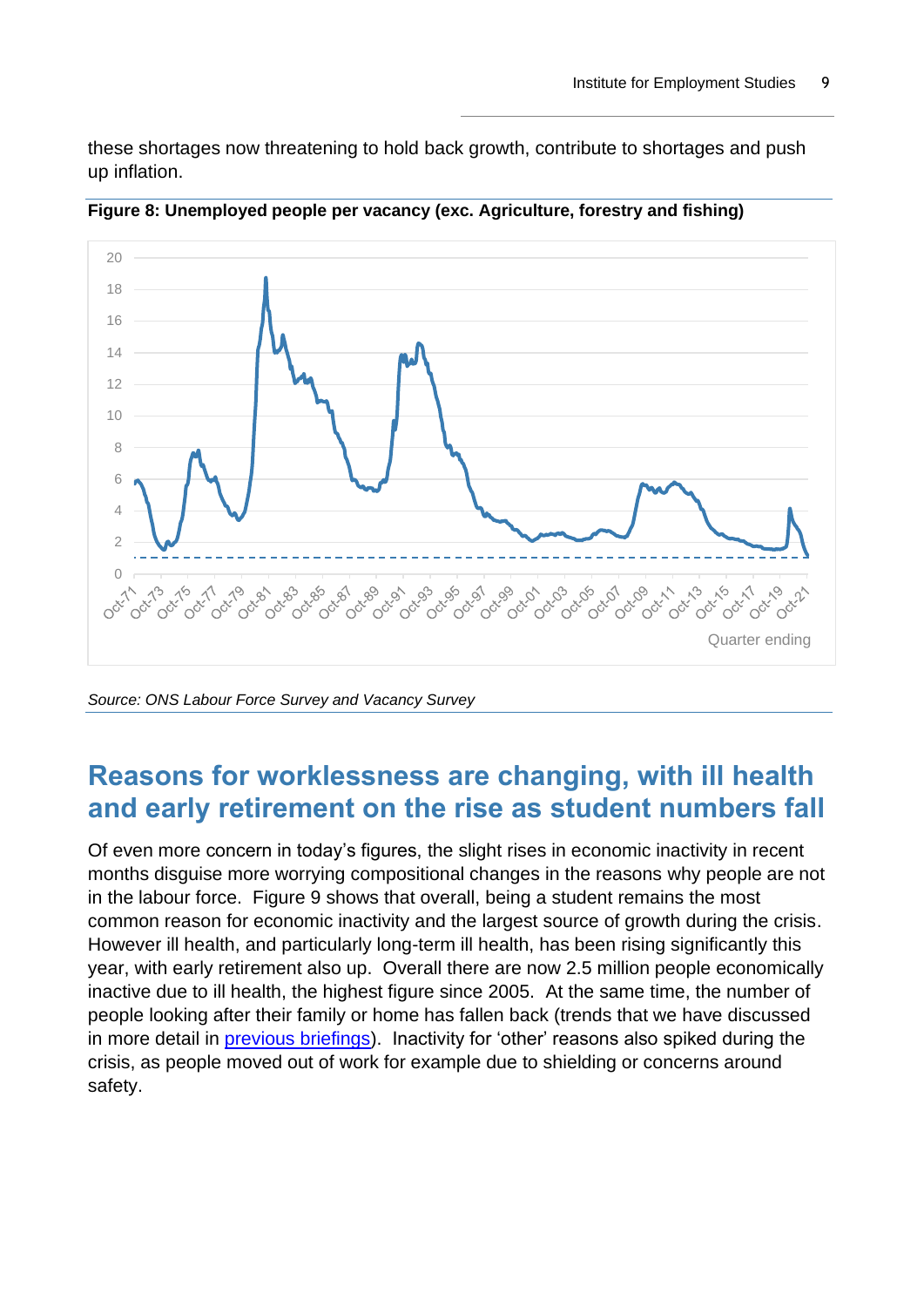<span id="page-9-0"></span>



*Source: Labour Force Survey*

[Figure](#page-10-0) 10 then shows the changes in levels of economic inactivity overall over the crisis (black dots), broken down into the period up to the third lockdown (January-March 2021) and since then. This shows that since the first quarter of 2021, economic inactivity due to ill health and early retirement has risen by over 165 thousand, while inactivity for all other reasons combined has fallen by over 255 thousand. It is likely that 'long covid' and clinical vulnerability to covid will be contributing to these rises, but it is also likely that they reflect people with pre-existing conditions who were previously in work becoming increasingly detached from the labour market, especially older people.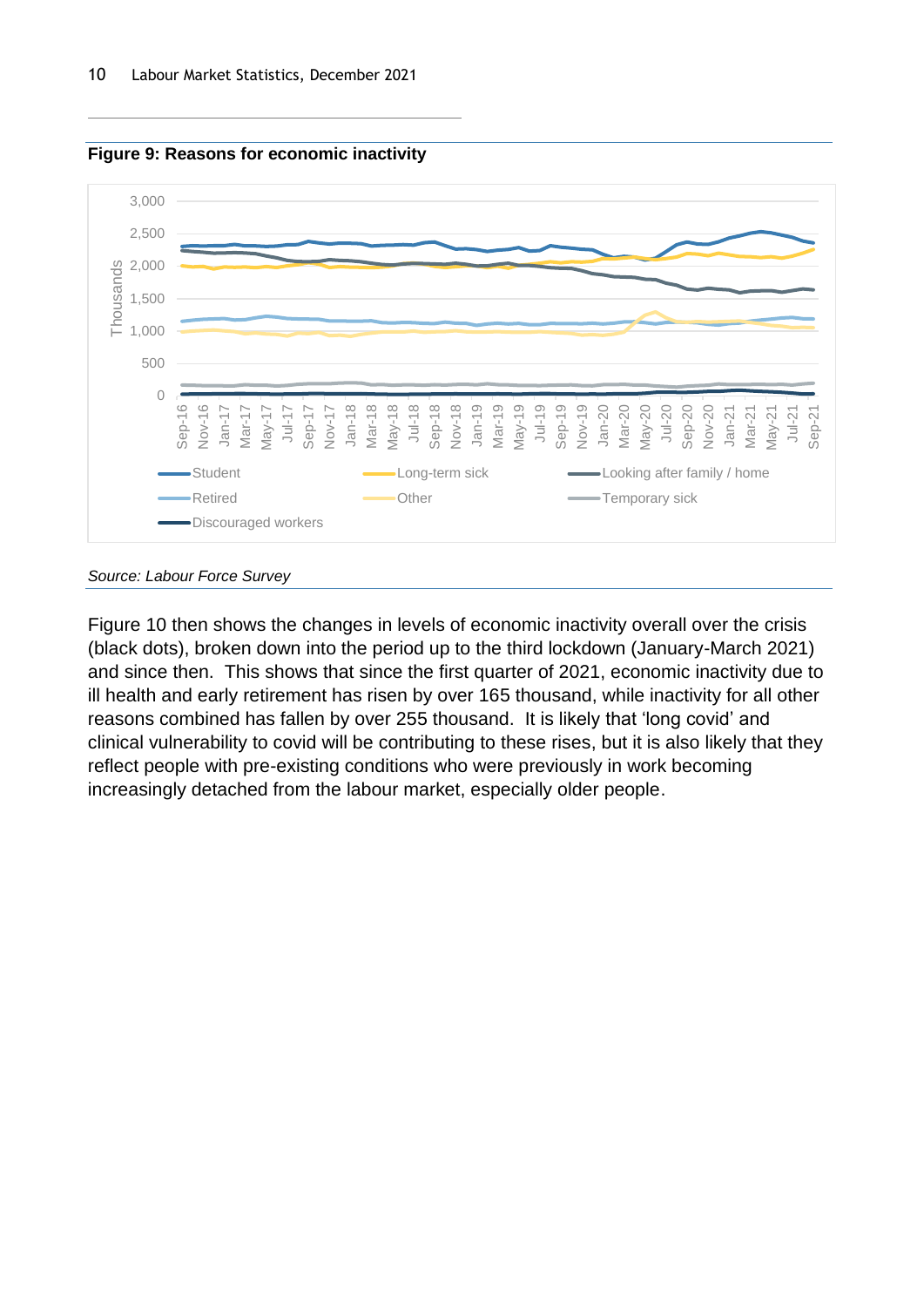

<span id="page-10-0"></span>

It should also be noted that recent months have seen worrying signs of growth in economic inactivity among young people not in full-time education. This has risen by 75 thousand in the last quarter, which is the joint-highest rise in at least thirty years (tied with an increase of the same amount during the first Covid-19 lockdown). This is shown in blue below, with 8.9% of all young people not in education or work and not looking for work. A further 4.3% are not in education or work but are unemployed, which is the lowest proportion on record. In other words, the rates of young people not in education or employment are ticking up again, with this being entirely explained by higher economic inactivity. (This also means that the employment rate for young people not in full-time education has actually started to fall even while employment among students is rising, despite there being over a million vacancies in the economy.)

*Source: Labour Force Survey*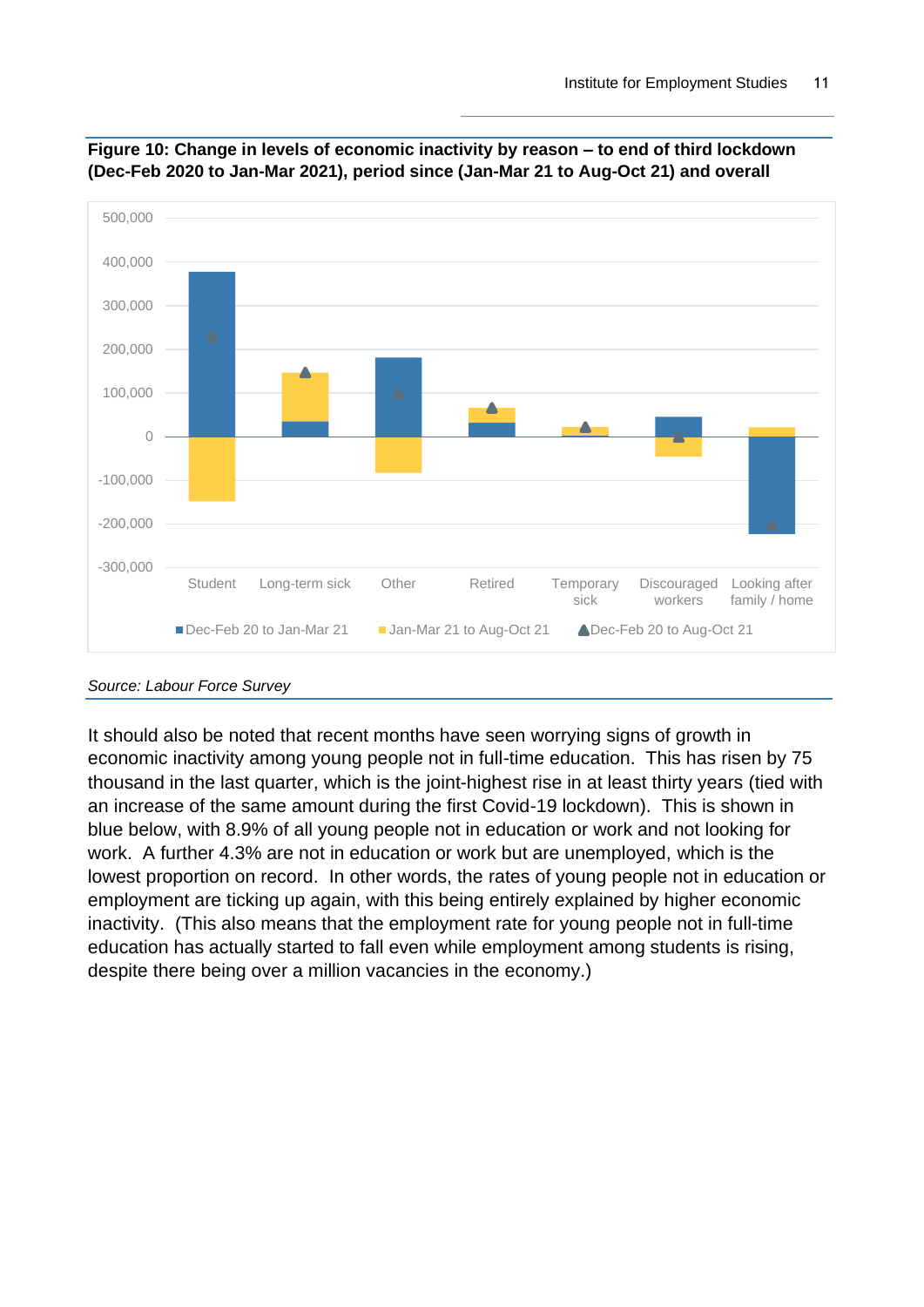



## **More positively, long-term unemployment is falling for young people and may be levelling off for other ages**

While economic inactivity is rising, data on long-term unemployment [\(Figure 12](#page-12-0) below) tells a somewhat better story – with long-term unemployment for young people (which we define as more than six months) virtually back to pre-crisis levels, while for older age groups (twelve months or more unemployed), it shows signs of levelling off. As noted in previous months, this levelling off for over-50s in particular may well reflect more people moving into economic inactivity. However across all age groups the impacts have been far less severe than in the last recession, and the large falls for young people are likely to reflect both the recovery in demand and the success of policy measures targeting longterm unemployed young people in particular.

*Source: Labour Force Survey*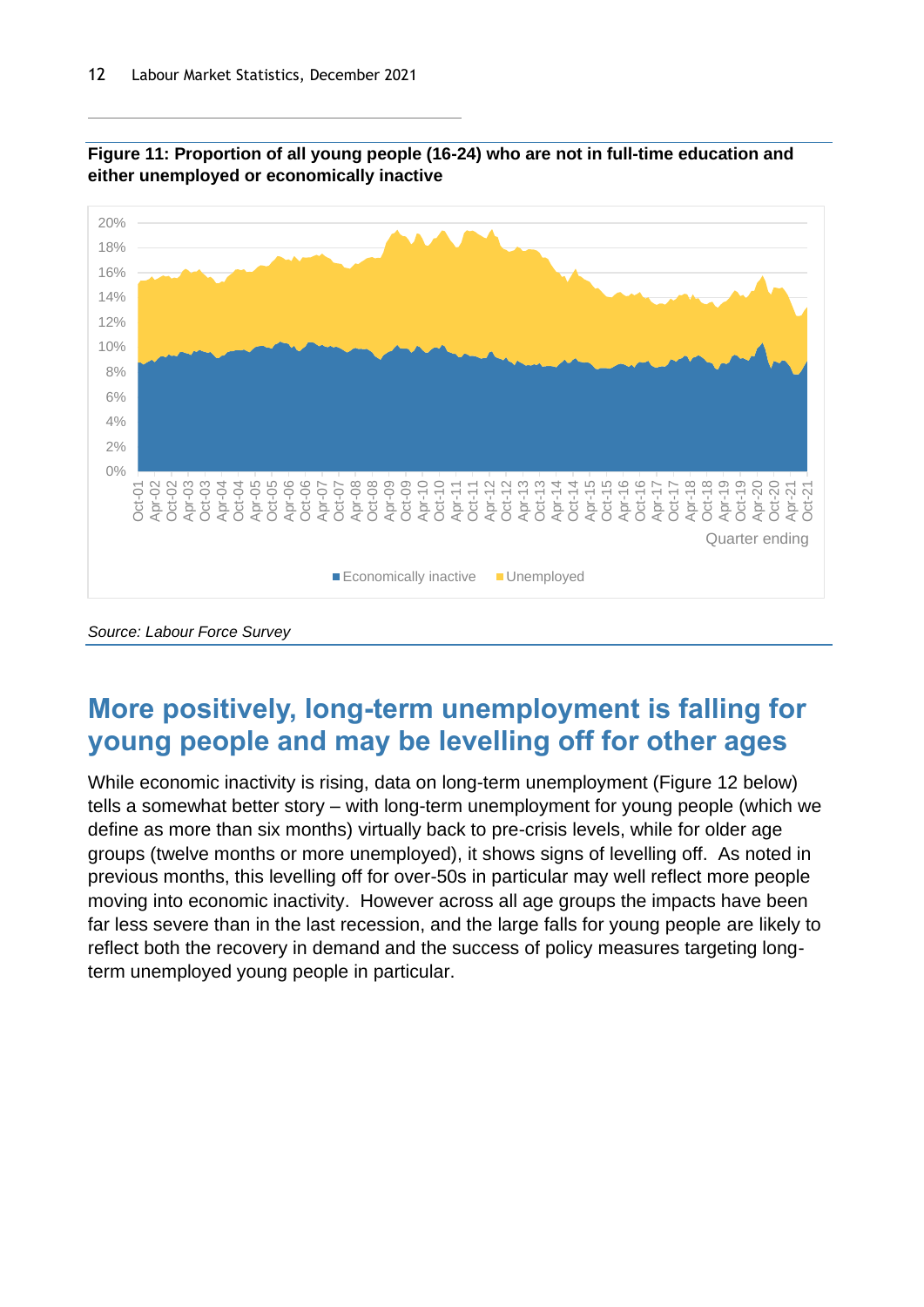

<span id="page-12-0"></span>**Figure 12: Long-term unemployment by age**

*Source: Labour Force Survey. Long-term unemployment is defined as unemployment of more than six months for young people, or more than twelve months for those aged 25 and over.*

### **While the employment gap continues to be explained by fewer self-employed, especially among men**

Looking more closely at what is driving changes in employment, [Figure 13](#page-14-0) below shows the change in part-time, full-time, employee and self-employed work for men and women compared with when the crisis began (with the line then showing the overall change). This illustrates that the large employment gap continues to be explained by lower selfemployment, with employee jobs now back up above pre-crisis levels. As noted at the start of this briefing, the 'real time' PAYE data is for employees only and also finds that employee numbers are above pre-crisis levels.

Self-employment is now at its lowest share of total employment since 2009 (13.1%), although it should be noted that some of this fall likely reflects people doing the same jobs as they were pre-crisis but now describing themselves as employees – either because they have been brought onto company roles as a result of the [IR35 changes](https://www.gov.uk/guidance/understanding-off-payroll-working-ir35) made in the spring, and/ or due to workers becoming clearer about their own employment status during the pandemic (for example if they previously reported being self-employed but were furloughed as employees). These self-employment impacts are most pronounced for men, reflecting in particular the fact that men are more likely to be self-employed than women.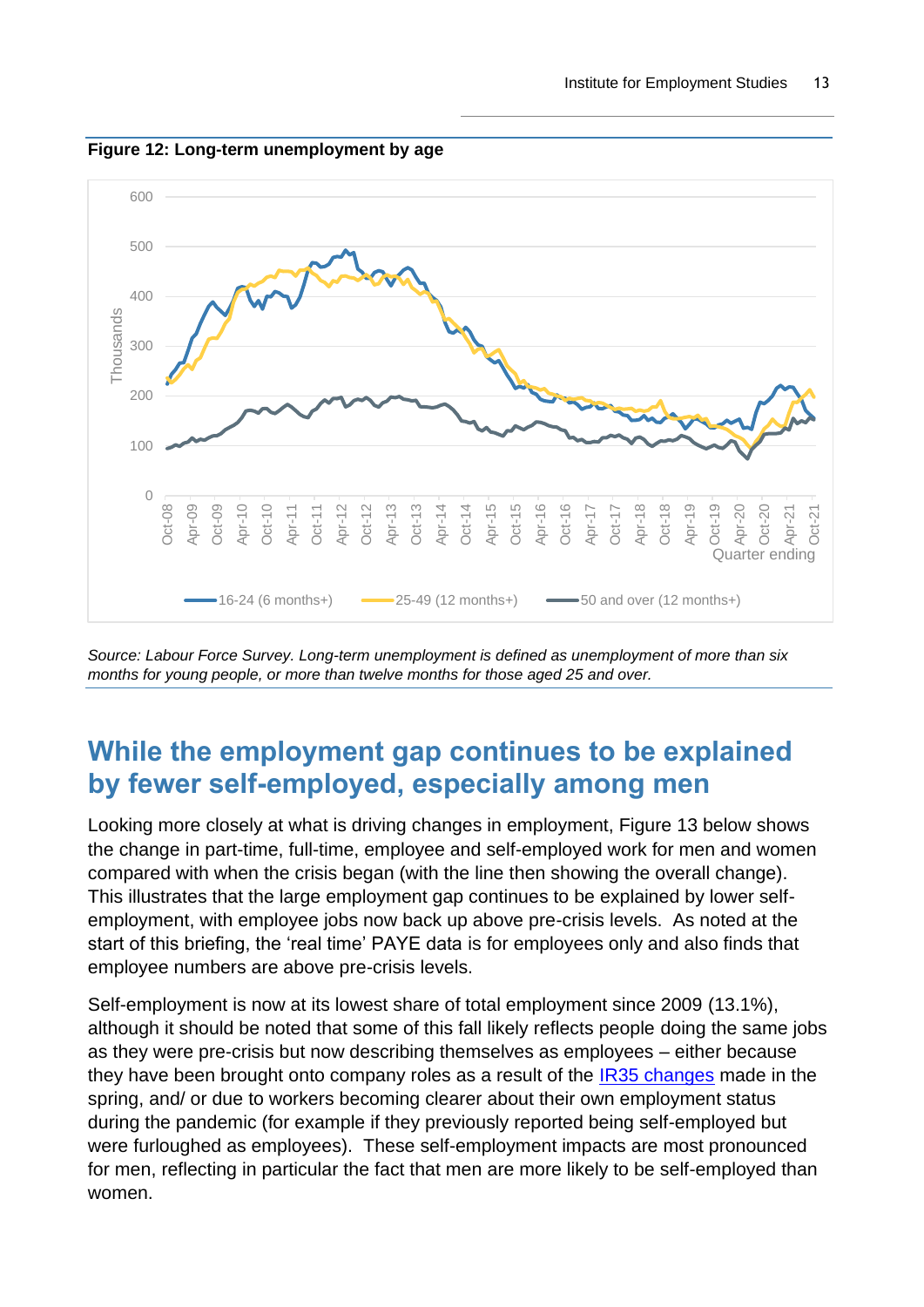The graph also shows a significant shift from part-time to full time employee work for women; but that part-time employee work has started to recover in recent months, both for men and women (up by 280 thousand since the spring). This is welcome, given the barriers that many people face in returning to work due to hours flexibility and the high levels of over-employment reported in last month's briefing; although part-time work remains more than half a million lower for women than it was before the crisis began.

Overall, employment for men is down by 350 thousand for men (2.0%) and by 220 thousand for women (1.4%) compared with the eve of the crisis.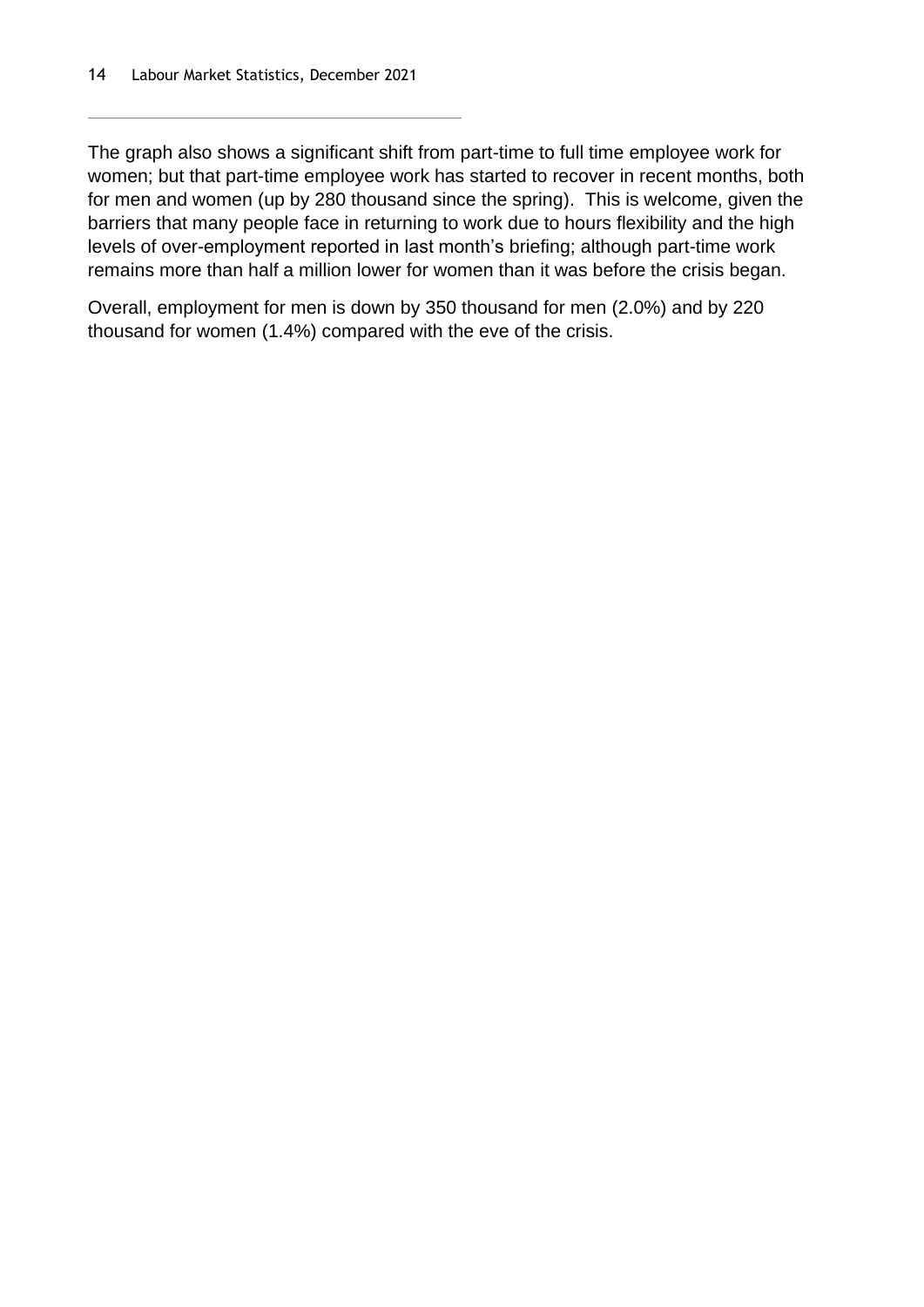

<span id="page-14-0"></span>

#### **Redundancies have definitely returned to pre-crisis levels, with no signs of an increase as furlough ended**

Finally, the latest redundancy data shows that (as anticipated) the furlough scheme has had no discernible impact on redundancies. The quarterly average for the number of

*Source: Labour Force Survey*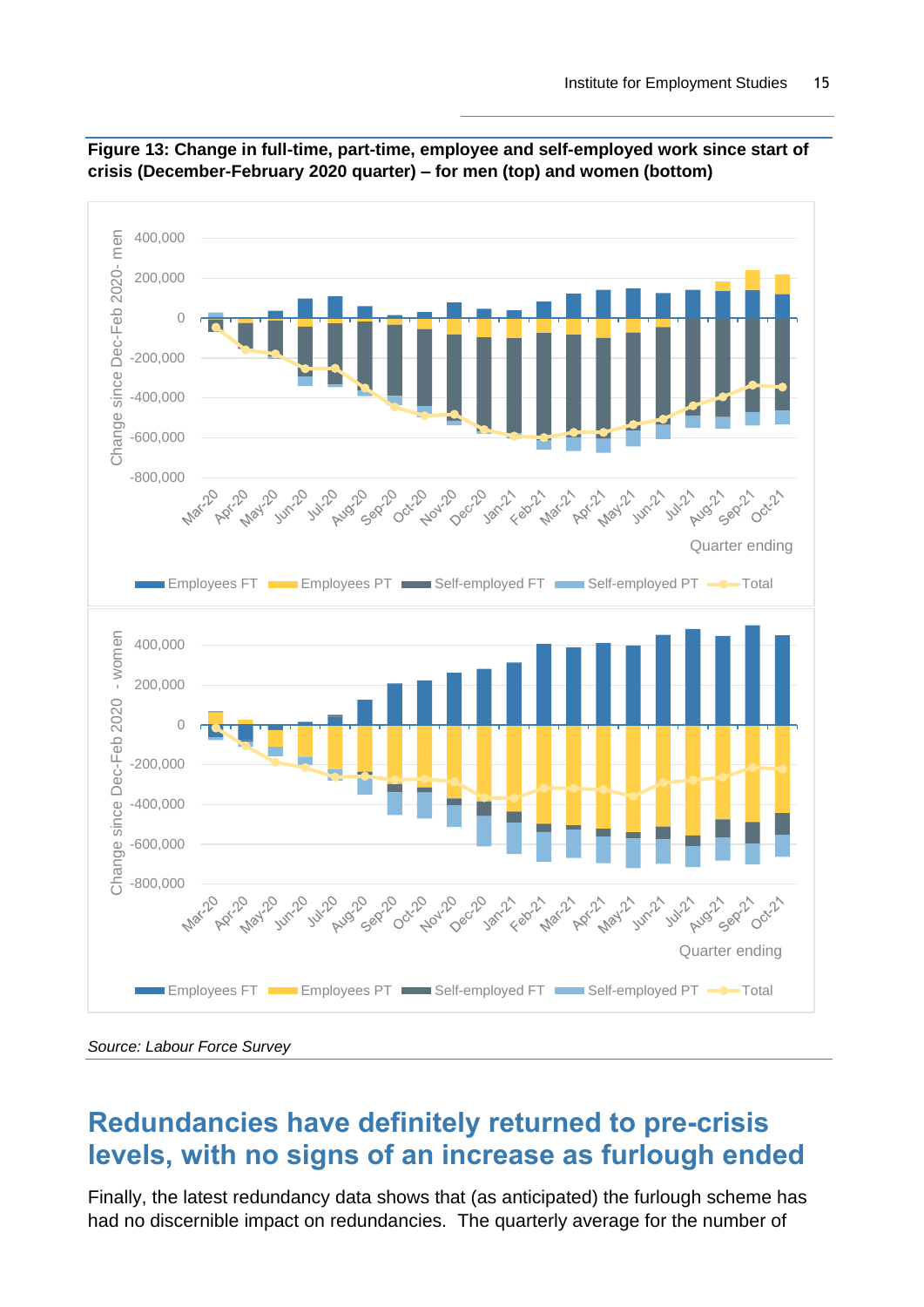people made redundant in the previous three months remains at pre-crisis levels (around 100 thousand) while the number of jobs notified by employers as being at risk of redundancy via HR1 forms sent to the Insolvency Service continue to edge down to levels last seen in 2015 (before rules on reporting redundancies from company insolvencies were tightened up). These are shown in [Figure 14](#page-15-0) below. The weekly data through to the end of October is presented in [Figure 15](#page-16-0) and shows redundancies flat through October, while real-time [Google Trends](https://trends.google.com/trends/explore?date=today%205-y&geo=GB&q=redundancy) data is also flat.

<span id="page-15-0"></span>



*Source: IES analysis of Insolvency Service and Labour Force Survey data*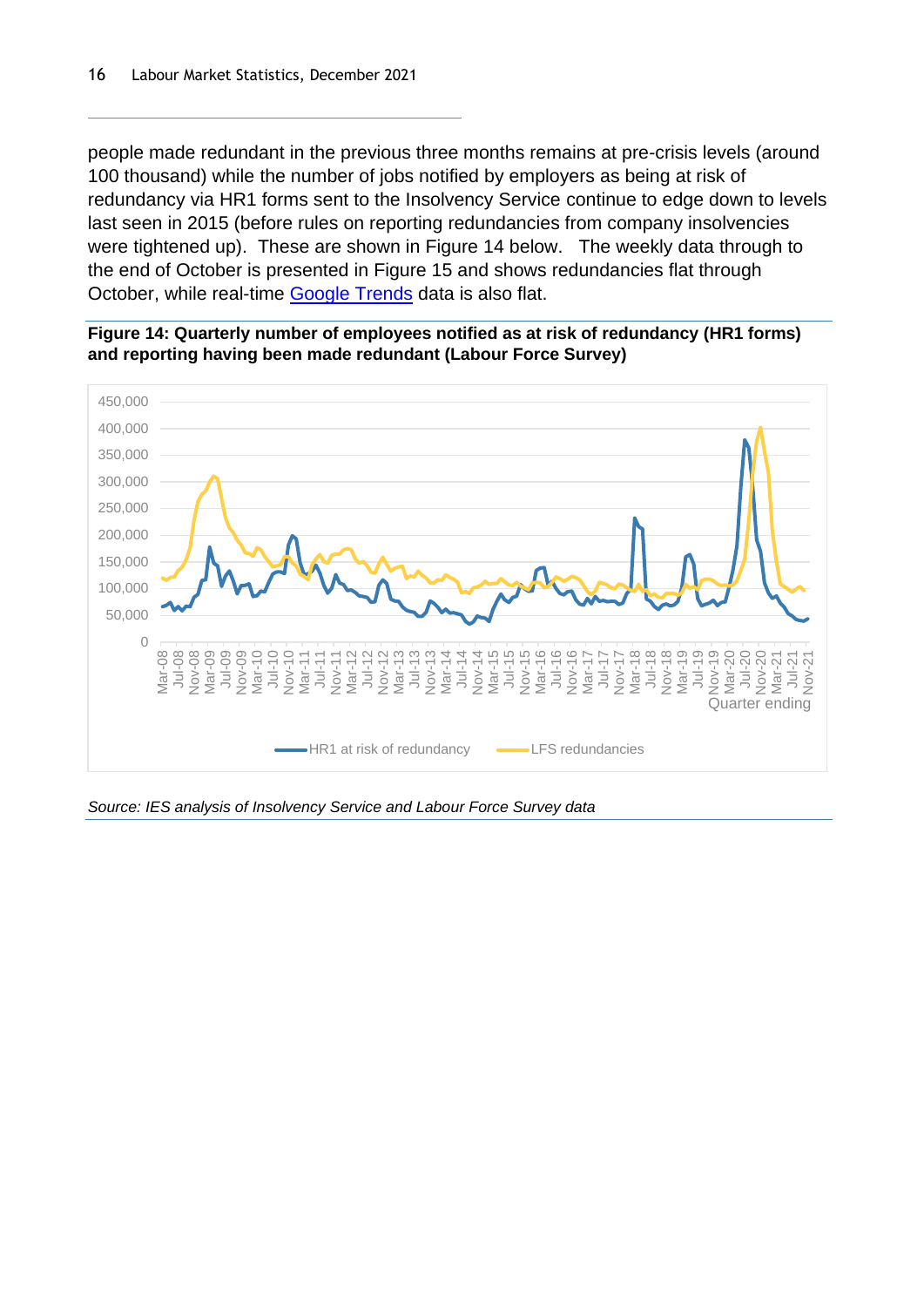

#### <span id="page-16-0"></span>**Figure 15: Whether made redundant in the last three months – weekly estimates, January 2020 to October 2021**

# **Conclusion**

Today's figures overall are disappointing. Behind the headline fall in unemployment and growth in employment, economic inactivity appears to be ticking up even as vacancies reach new record levels. This means that the 'participation gap' appears to be widening when it should be falling, and the labour market continues to tighten – holding back growth and contributing to shortages. Of even more concern, higher economic inactivity is being driven by ill health and early retirement.

More positively, the end of furlough does not appear to have had any significant negative impact on the labour market and long-term unemployment is falling. By coincidence, these two areas – protecting jobs and tackling long-term unemployment – were also the main focus of the Plan for Jobs, and perhaps illustrating how good public policy and delivery can make a difference in the labour market.

Sadly, looking ahead, it appears to be increasingly likely that rising Covid-19 cases will mean that further restrictions will be needed in the new year which may lead to temporary lay-offs and a falling back in vacancies. If this happens, then the government needs to be ready to step in with temporary furlough and income support for those affected, to minimise unnecessary job losses and protect incomes. However we will also enter the year with nearly half a million more people out of work than before the crisis, and the large majority of these people not looking for work.

*Source: Labour Force Survey weekly estimates*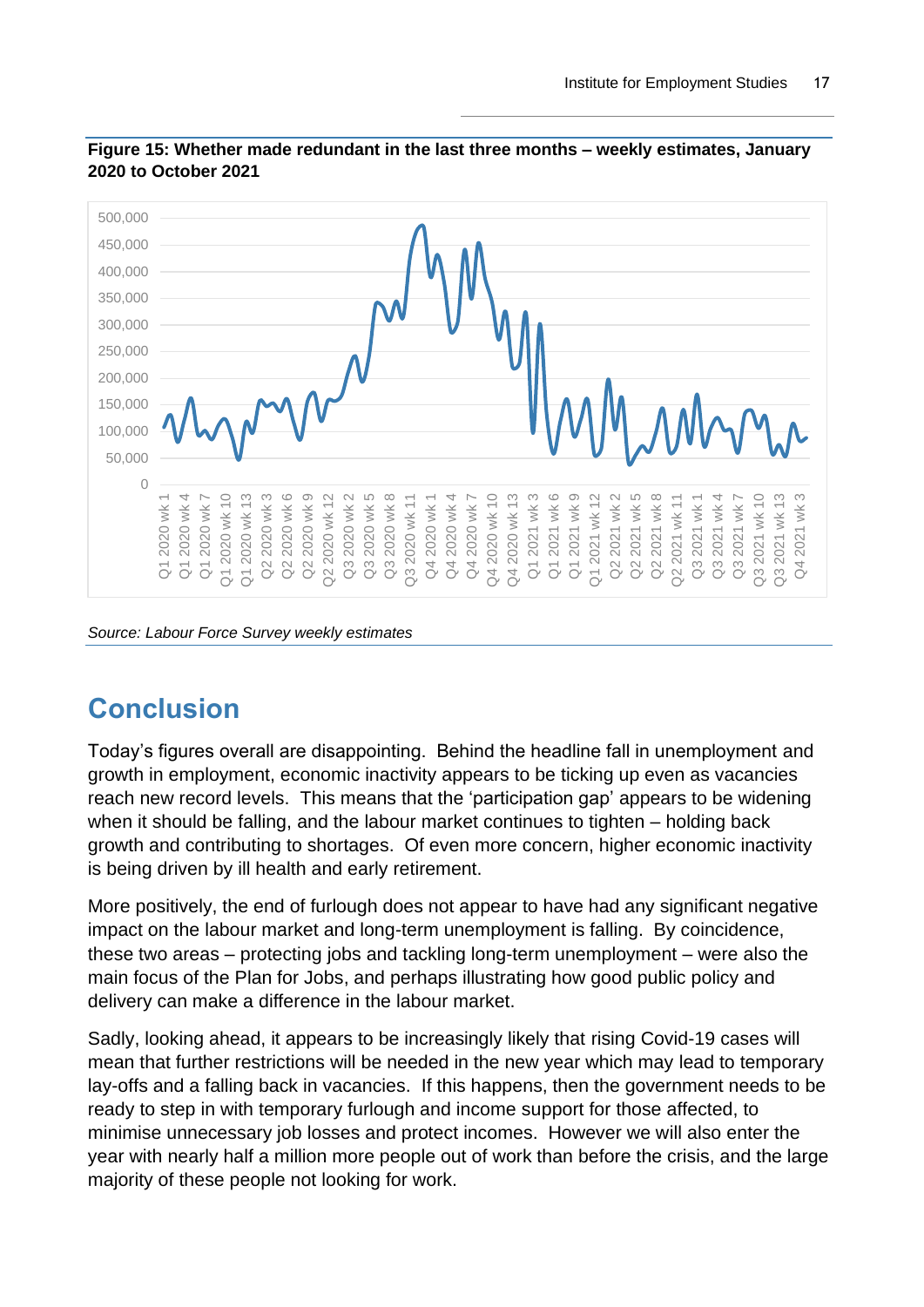So a new Plan to protect jobs needs to be matched by a Plan for Participation, to help those already out of work to get the support that they need to prepare for and get back in. As we have said in previous months, this needs to include more targeted support for those with long-term health conditions, older people, parents and disadvantaged young people (including through a meaningful jobs guarantee for young people); as well as better access to specialist support around health, childcare, retraining, housing, treatment services and so on.

We also need to improve support for employers in filling jobs and making work better, and firms themselves need to do more too – through more inclusive recruitment, better job design (particularly around shift notice, patterns and flexibility), improved induction and inwork training, and workplace support with health, caring and wider needs.